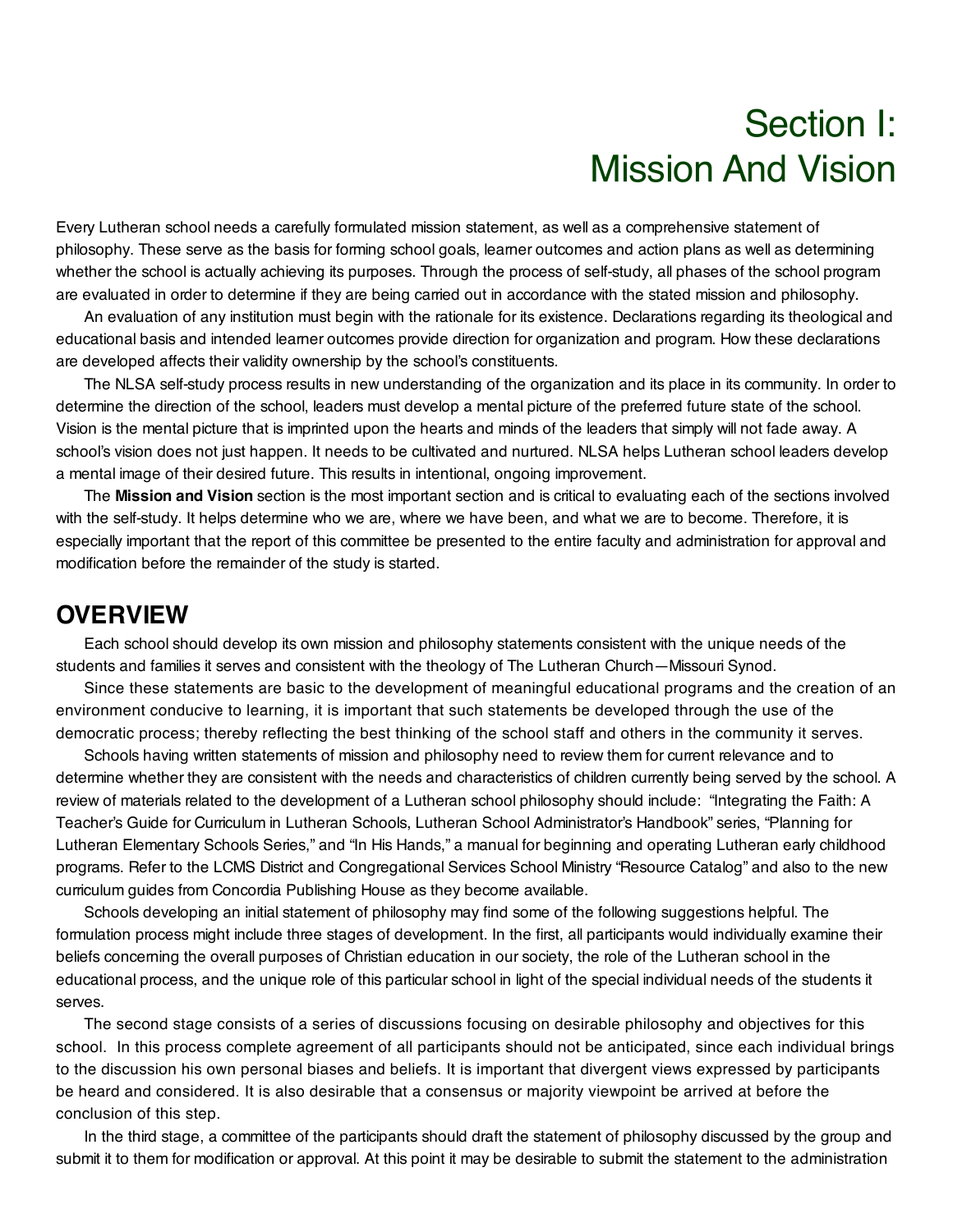#### **PLEASE RESPOND TO THE FOLLOWING:**

A. How are the statements of mission and philosophy reflected in the operation of the school, including administration, instruction, cocurricular activities, and learner outcomes?

**Our Statement of philosophy is reflected in our called Christian educators. The administration draws from the school's philosophy when it deals with staff, students, and parents in the areas of mutual interest: feeding the lambs that God has entrusted to our care. The philosophy provides the framework for effective ministry: all staff members approach the ministry of education with the understanding that the Word of God is the norm of our beliefs. Therefore, not only is the Word of God foremost in our teaching, but it is reflected in the way we deal with one another: we seek to speak the truths of God in caring way that is beneficial to all. Law and Gospel help us in our approach to discipline or conflict management, whether it involves staff, pastor, parents, students or other members of the congregation. All learner outcomes are predicated on the three large areas of our mission statement. " teaching the faith" is the practical existence as a Christian day school. "Guidance in the Christian life" is the practical putting faith into action. Finally all of our learner outcomes seek to help each student's "personal growth and development." The school shows God's love and educates with respect towards God's Word. Students are guided to respect each other and to look out for the needs of fellow classmates . School activities are not only educational in nature, but often promote Christian concern for others, such as participation in food drives, Feed My Starving Children and, "Orphan Grain Train" clothing donations.**

B. How are staff, students, parents and congregation members kept aware of the school's philosophy?

**Staff, students parents, and congregational members are reminded of the school's philosophy through the "Feed My Lambs" signs placed inside and outside of Zion. The school's philosophy is clearly defined in the school Handbook, shish is given out to each school family. The "open house" and registration night and orientations, along with conferences and bimonthly Zion Education League meetings inform and reinforce Zion's philosophy and approach to Christian education. in quarterly council and voter meeting, the philosophy of our school is presented to the congregation in the reports of our school activities, finances, goals and proposals. The philosophy is reflected in Zion's bulletin and newsletter and in the weekly "News and Notes" published weekly and sent home with the students who prefer paper copies.**

#### **ATTACHMENTS:**

- Your school's mission statement, purpose, and/or philosophy.
- Your congregation's purpose/mission statement.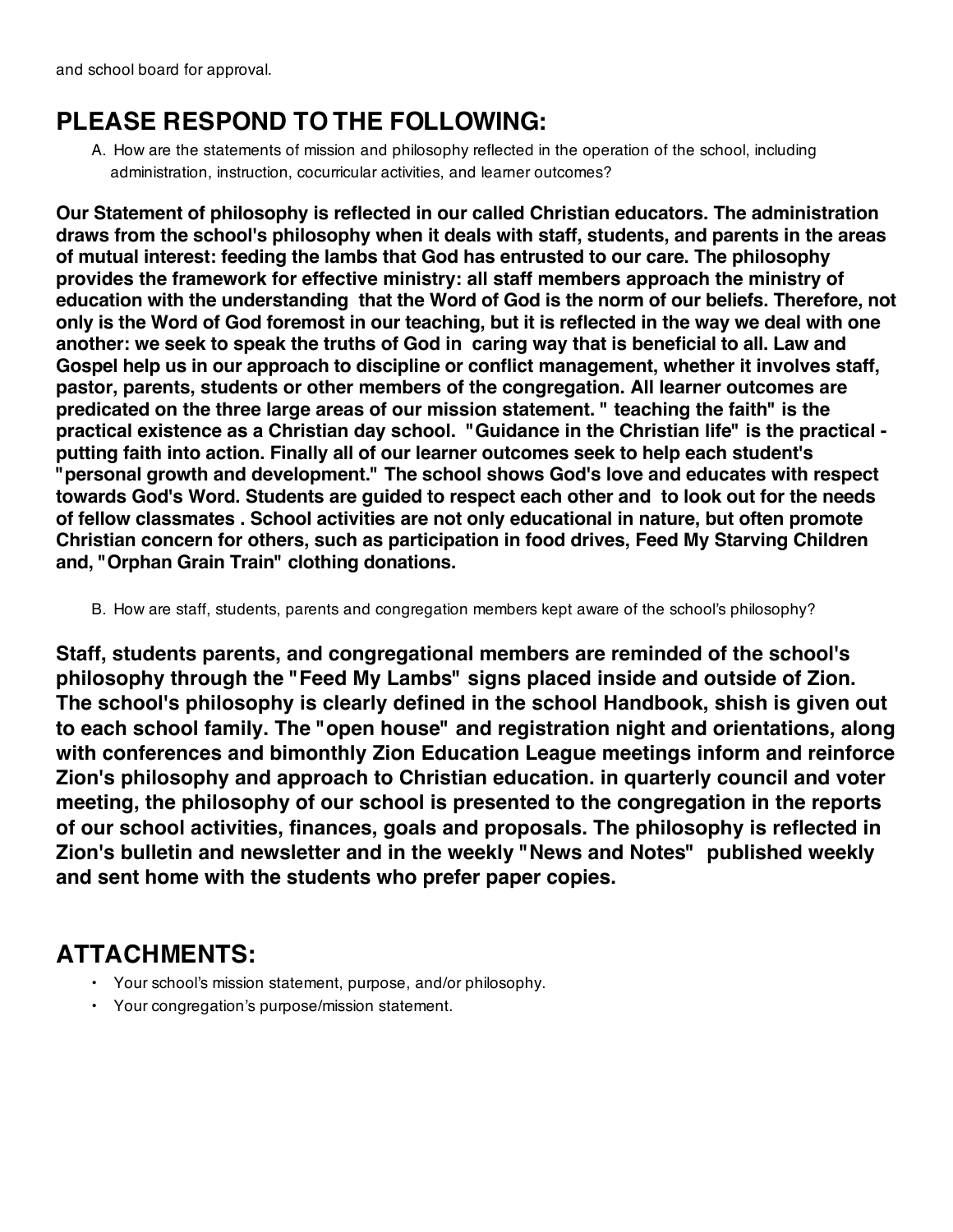# **Standard 1:**

The School Is Mission Driven.

# **RESPOND TO THE FOLLOWING:**

A. How is the written mission of the school reflected in its operation, including administration, instruction, co-curricular activities and learner outcomes?

**Our Statement of philosophy is reflected in our called Christian educators. The administration draws from the school's philosophy when it deals with staff, students, and parents in the areas of mutual interest: feeding the lambs that God has entrusted to our care. The philosophy provides the framework for effective ministry: all staff members approach the ministry of education with the understanding that the Word of God is the norm of our beliefs. Therefore, not only is the Word of God foremost in our teaching, but it is reflected in the way we deal with one another: we seek to speak the truths of God in caring way that is beneficial to all. Law and Gospel help us in our approach to discipline or conflict management, whether it involves staff, pastor, parents, students or other members of the congregation. All learner outcomes are predicated on the three large areas of our mission statement. " teaching the faith" is the practical existence as a Christian day school. "Guidance in the Christian life" is the practical putting faith into action. Finally all of our learner outcomes seek to help each student's "personal growth and development." The school shows God's love and educates with respect towards God's Word. Students are guided to respect each other and to look out for the needs of fellow classmates . School activities are not only educational in nature, but often promote Christian concern for others, such as participation in food drives, Feed My Starving Children and, "Orphan Grain Train" clothing donations.**

B. How are staff members, students, parents and congregation members kept aware of the school's mission?

**Staff, students parents, and congregational members are reminded of the school's philosophy through the "Feed My Lambs" signs placed inside and outside of Zion. The school's philosophy is clearly defined in the school Handbook, shish is given out to each school family. The "open house" and registration night and orientations, along with conferences and bimonthly Zion Education League meetings inform and reinforce Zion's philosophy and approach to Christian education. in quarterly council and voter meeting, the philosophy of our school is presented to the congregation in the reports of our school activities, finances, goals and proposals. The philosophy is reflected in Zion's bulletin and newsletter and in the weekly "News and Notes" published weekly and sent home with the students who prefer paper copies.**

Indicate whether or not the school meets the required indicators of success by circling **Yes** or **No** for each statement.

#### **Required Indicators of Success:**

YES NO  $*$  1:01 The written mission statement reflects a school philosophy and purpose rooted in Holy Scripture.



YES NO \*1:02 The school's mission statement, beliefs, and the school's expectations for students learning guide the procedures, policies, and decisions of the school and is evident in the culture of the school.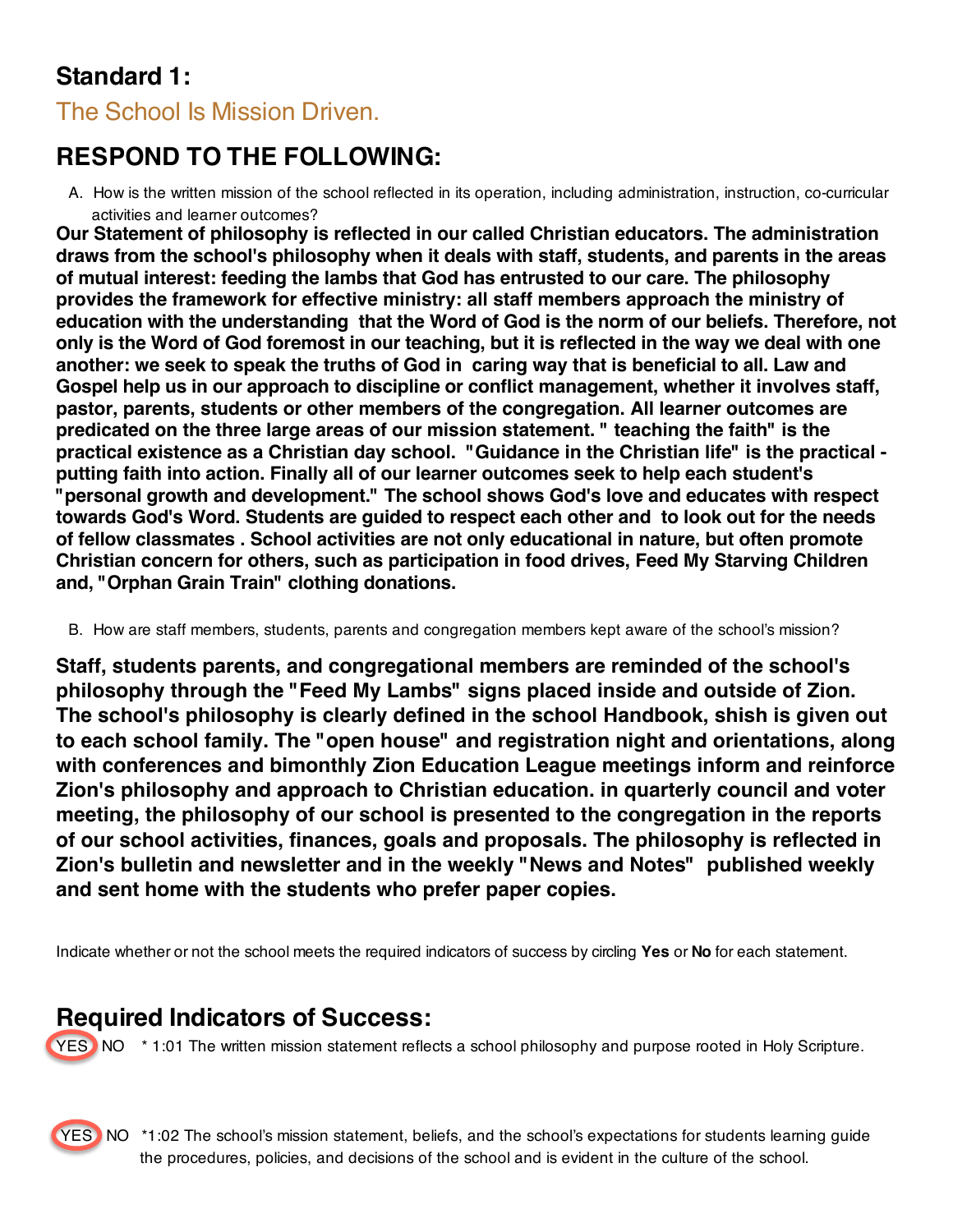### **GENERAL INDICATORS OF SUCCESS:**

General Indicators of Success help the school quantify its compliance with the Required Standard. Evaluate your school's compliance with each General Indicator of Success using the criterion defined below. In the "Comments" section related to that indicator, specify how your school falls short of full compliance for any indicator marked less than "**Met in Full**."

**Met in Full—**The indicator of success has been completely accomplished by the school. It is verifiable through evidence and documentation.

**Mostly Met—**The indicator of success has been partially accomplished by the school. Documentation and evidence regularly indicate that the school is well on the way toward full accomplishment of the indicator.

**Rarely Met—**Infrequent implementation of an indicator of success. This indicator rarely occurs in the school and evidence and documentation for compliance are minimally present.

**Not Presently Met—**There has been no progress by the school toward the accomplishment of this indicator of success.

**1:03** The school's mission is aligned with its core values and those of its various stakeholder groups and organizations.

**\_\_3\_Met in Full (3) \_\_\_Mostly Met (2) \_\_\_Rarely Met (1) \_\_\_Not Presently Met (0) \_\_3\_\_\_**

**1:04** The school's mission aligns with its core values and charts the course for accomplishing its mission.

**\_\_3\_Met in Full (3) \_\_\_Mostly Met (2) \_\_\_Rarely Met (1) \_\_\_Not Presently Met (0) \_\_3\_\_\_**

**1:05** The school's mission was developed in accordance with governance policy.

**\_\_3\_Met in Full (3) \_\_\_Mostly Met (2) \_\_\_Rarely Met (1) \_\_\_Not Presently Met (0) \_\_3\_\_\_**

**1:06** The school's mission and vision is communicated effectively to staff, parents, students, and operating congregation(s).

**\_\_3\_Met in Full (3) \_\_\_Mostly Met (2) \_\_\_Rarely Met (1) \_\_\_Not Presently Met (0) \_\_3\_\_**

**1:07** The school's goals, learner outcomes, and activities are aligned to the school's mission.

**\_\_3\_Met in Full (3) \_\_\_Mostly Met (2) \_\_\_Rarely Met (1) \_\_\_Not Presently Met (0) \_\_3\_\_\_**

**1:08** The school annually reviews its core values, mission and vision.

**\_\_3\_Met in Full (3) \_\_\_Mostly Met (2) \_\_\_Rarely Met (1) \_\_\_Not Presently Met (0) \_\_3\_\_\_**